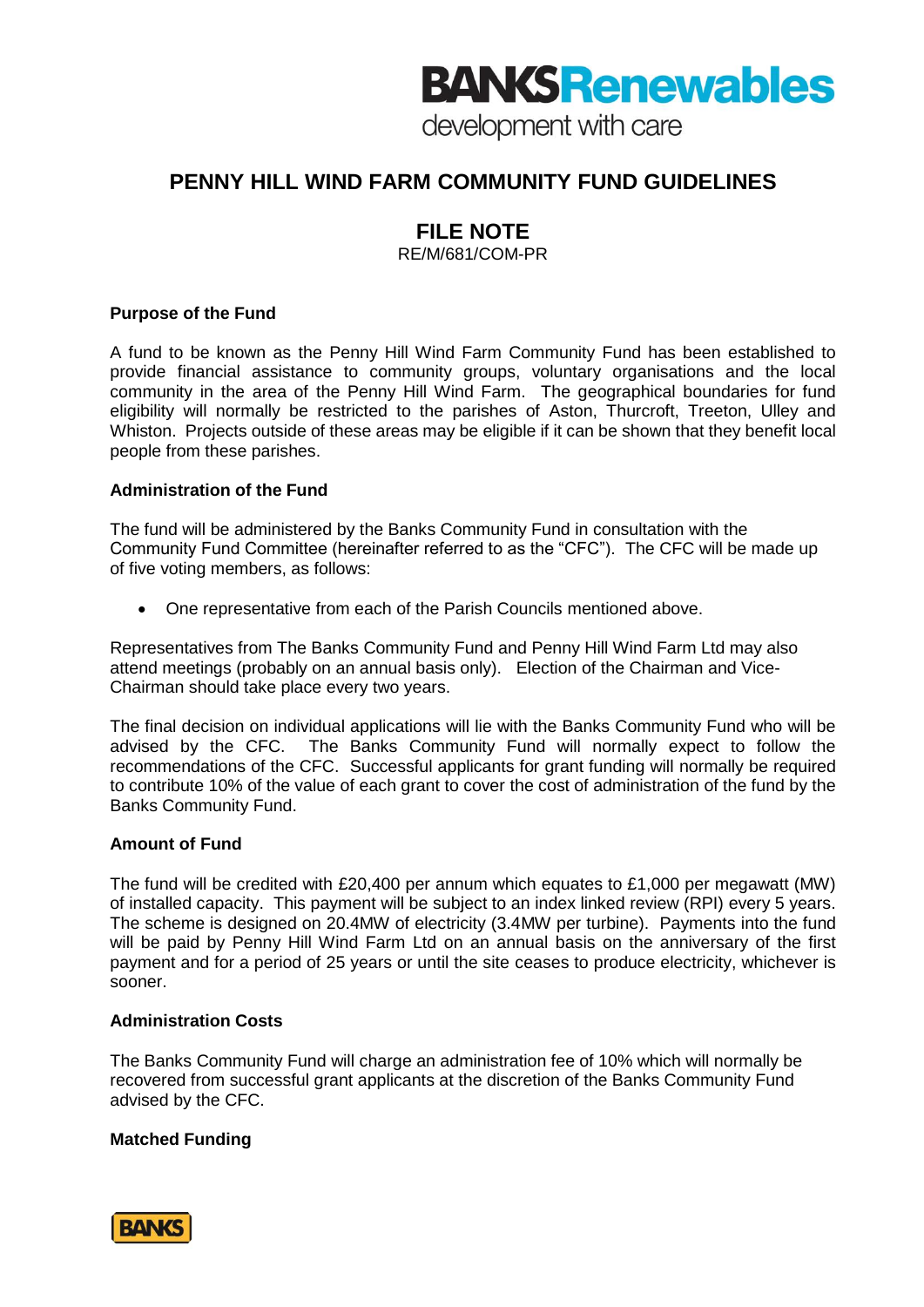Where appropriate, and in agreement with the CFC the Banks Community Fund will consider opportunities for securing matched funding and to direct grants through registered charities or to qualifying projects via the local charitable foundations to make grants more tax efficient and to increase the benefits available. (Any administration fees charged by the local charitable foundation may be paid by the Penny Hill Wind Farm Community fund).

#### **Who is Eligible?**

Community groups and voluntary organisations operating within and benefiting people who live in the eligible area will be considered for grant assistance with particular emphasis being placed on the children, senior citizens and disabled within the community. Examples are:-

- Schools, colleges
- Playgroups
- Youth clubs
- Sports clubs and facilities
- The Scout and Guide Movement
- Senior citizens clubs and activities
- Village Halls
- Church Halls
- Parish Council projects
- Residents Associations
- Local charities
- Environmental benefits

#### **Amount of Grant Assistance**

The aim of the Fund is to provide financial assistance to as many good causes as is possible within the eligible areas. It is expected that the majority of individual grants will be less than £3,000. Applications for higher amounts will be considered in special circumstances but will be referred to the Banks Community Fund for final approval.

#### **What Kind of Projects are Eligible for Grant Assistance?**

Grants will normally be directed towards capital costs of purchase rather than running costs although in special circumstances some contribution may be available for associated revenue or project management fees. In addition the fund may be used to support training, apprenticeship and employment initiatives for local people within the eligible area of the fund. It is important that the local people decide on the priorities for funding in their area through the CFC.

#### **Application Procedure**

All applications should be made on the appropriate form. Standard circular requests for assistance will not be considered. Applications will be considered by the CFC who will make recommendations to the Banks Community Fund on qualifying projects.

Applicants may be invited to provide further information or make a presentation to the CFC in support of their bid if required.

Cheques will be made payable to the supplier of the goods. In the case of advance payments made by the community group the amount will be refunded to the community group applying for the grant once the capital purchase has been confirmed. Where the grant forms a contribution